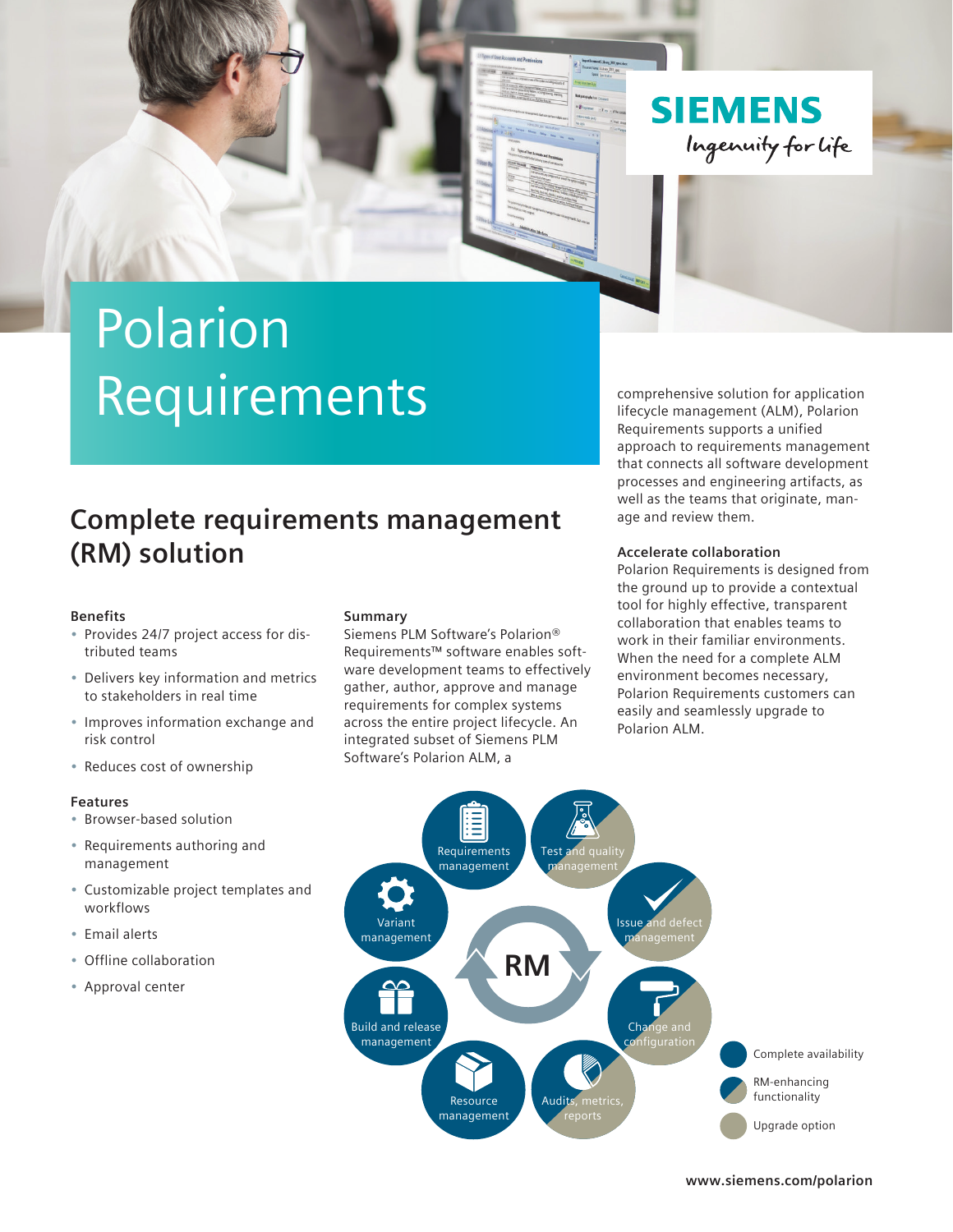## Polarion Requirements

#### **Produce quality results quickly**

Fully customizable workflows in Polarion Requirements map easily to your existing processes, on a per project, group, or organization-wide basis. Robust project templates speed adoption and minimize training. Live branches and document re-use enable you to manage commonalities in your product variants without cumbersome copy-andpaste methodologies.

#### **Ensure compliance**

Polarion Requirements helps you pass any audit, compliance, or regulatory inspection with traceability that is easily implemented via automatic change control of every requirement from inception and re-use, through to derivatives and archival. Multiple levels of security can be established by role, user, project, group or lightweight directory access protocol (LDAP).

#### **Supports any methodology and workflow**

Polarion Requirements supports the full range of software development environments and methodologies, including Agile, lean, traditional, hybrid, Scrum, Kanban, feature-driven development (FDD), rational unified process (RUP) and others.

The customizable project templates with workflows in Polarion Requirements enable you to easily manage projects according to industry standards, including those of the Food and Drug Administration (FDA), Federal Aviation Administration (FAA), Capability Maturity Model Integration (CMMI), International Standards Organization (ISO), International Electrotechnical Commission (IEC), CPI International, Software Process Improvement and Capability Determination (SPICE), and many more.

Customizable workflows cover all project artifacts from requirements to development tasks, all the way to DevOps processes.

#### **Reduce total cost of ownership**

With Polarion Requirements, customers can reduce time-to-value and cut total costs of ownership (TOC) associated with system administration, implementation, training, integrations, annual maintenance, as well as hardware and infrastructure management.

#### **Online authoring with LiveDoc web documents**

An exclusive innovation, Polarion LiveDoc™ web documents are quickly becoming the preferred method used by companies of all sizes to gather, author, approve, validate and manage requirements.

You can easily import existing assets using the rule-based import wizard. It recognizes artifacts like requirements, test cases, defects and other items contained in Microsoft® Word or Excel® files, and quickly imports them into the modern Polarion browser-based platform.

- Pre-import preview prevents timeconsuming errors.
- Document "round-trip" capability enables you to seamlessly import changes made outside of Polarion while preserving your original formatting.
- Built-in support of the Requirements Interchange Format (ReqIF) enables lossless requirements exchange with customers and suppliers.
- Diagram editor enables text and diagrams to describe requirements.
- Export to portable document format (PDF), Word, Excel, extensible markup language (XML), or hyper text markup language (HTML).

|                                                                                                                                                       | 9. The nother must provide for the following bases of unet accounts.                                        |                                                                                                                        | State: Sandraton                     | ٠                                      |            |
|-------------------------------------------------------------------------------------------------------------------------------------------------------|-------------------------------------------------------------------------------------------------------------|------------------------------------------------------------------------------------------------------------------------|--------------------------------------|----------------------------------------|------------|
| <b>ACCOMME EVEN MANAL</b>                                                                                                                             | <b>FERRYSKINS</b>                                                                                           |                                                                                                                        | th aust street men Dute              |                                        | <b>GEN</b> |
| Administrator                                                                                                                                         | <b><i>UESAL VINES</i></b>                                                                                   | User can access are component or area of the system including accounts of                                              |                                      |                                        |            |
| Libratian<br><b>Patron</b>                                                                                                                            | User car access the catalog management features of the system.<br>check out, check at receive, and pumbace. | lear can access the personal lines features, including bossesses, searching.                                           | <b>Mail paragraphs from Document</b> |                                        | x          |
| States                                                                                                                                                | Salve as a Patron, except may not access Purchase leasures.                                                 |                                                                                                                        | as @livestowned                      | - I say in of the conditions are real. |            |
|                                                                                                                                                       |                                                                                                             |                                                                                                                        | contains words (anA).                | $-$ must should                        | ×          |
|                                                                                                                                                       |                                                                                                             | 2 - The potters must provide soon management to manage the your role assignments. Each your can have multiple soar rol | <b>Base stude</b>                    | A. Lat Paramah &                       |            |
| 3. Emurity possible 1. Che                                                                                                                            |                                                                                                             | E Glewy 2011 saw - Marasch World                                                                                       | $\mathbf{x}$<br>$\sim$               |                                        |            |
|                                                                                                                                                       |                                                                                                             |                                                                                                                        |                                      |                                        |            |
|                                                                                                                                                       | <b>Bond Lessed</b><br><b>Service</b>                                                                        | Edwards Holiday<br><b>Basico</b><br>View                                                                               | <b>Addition</b>                      |                                        |            |
|                                                                                                                                                       | <b>Farmer</b>                                                                                               |                                                                                                                        |                                      |                                        |            |
|                                                                                                                                                       | Library system.                                                                                             |                                                                                                                        |                                      |                                        |            |
|                                                                                                                                                       |                                                                                                             |                                                                                                                        |                                      |                                        |            |
| a Guidan Administration<br>Cabina Manager<br>Linkedon                                                                                                 | 2.1                                                                                                         | <b>Types of User Accounts and Permissions</b><br>The system must provide for the following types of user accounts:     |                                      |                                        |            |
|                                                                                                                                                       | <b>ACCOUNT THIS NAME</b>                                                                                    | PERMITIKONS                                                                                                            |                                      |                                        |            |
|                                                                                                                                                       | Administrator                                                                                               | List canaries any opponent or assault the system reliable<br>accounts of ather users                                   |                                      |                                        |            |
|                                                                                                                                                       | <b>Librarian</b>                                                                                            | User can access the catalog management fastures of the oxitem.                                                         |                                      |                                        |            |
|                                                                                                                                                       | <b>Bahanya</b>                                                                                              | Vien can access the personal lonary features, including browning,                                                      |                                      |                                        |            |
|                                                                                                                                                       | <b>Students</b>                                                                                             | searching, check out, check in, reserve, and purchase<br>Same as a Patron warned may not access Bushare Seatures.      |                                      |                                        |            |
|                                                                                                                                                       |                                                                                                             |                                                                                                                        |                                      |                                        |            |
| 2.2 Adminis M = 0 3 A di -<br>4 . The orders result on<br>3 User Re<br><b>Floor marries customer for</b><br>3.1 Online L<br>S. Characterist be alter- |                                                                                                             | The system must provide user management to manage the user role assignments. Each user can                             |                                      |                                        |            |
| ESWARAT                                                                                                                                               | have multiple user roles assigned.                                                                          |                                                                                                                        |                                      |                                        |            |
| 6. New years must get                                                                                                                                 | messaging accordance.                                                                                       |                                                                                                                        |                                      |                                        |            |

Import Word documents.

#### **Traceability, versioning, and audit trails**

Take advantage of change management and impact analysis as vital parts of the requirements management process.

- Implement wide and deep traceability easily with customizable link types and roles, applicable to any or all artifact types.
- Determine the potential change impact on other requirements, release timelines, resource allocations, etc.
- Visually compare older document versions with newer ones and clearly highlight the changes.
- Create one-to-many or many-to-one links across documents or projects.
- Browse, search and report any historical state of your project as easily as the current state.
- Achieve and prove compliance with a wide spectrum of industry standards to pass audits with greater ease.



Easy linking for traceability and impact analysis.